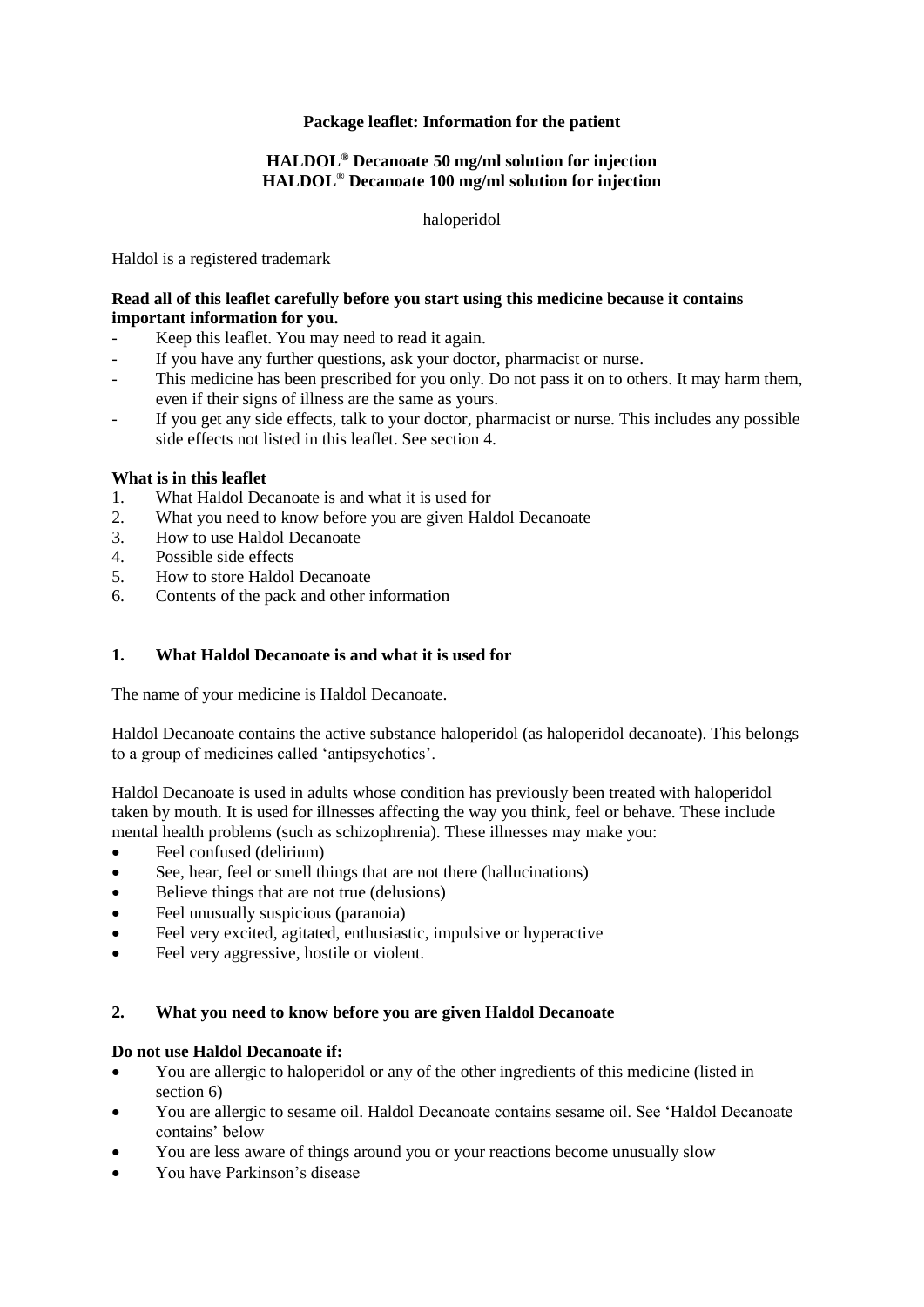- You have a type of dementia called 'Lewy body dementia'
- You have progressive supranuclear palsy (PSP)
- You have a heart condition called 'prolonged QT interval', or any other problem with your heart rhythm that shows as an abnormal tracing on an ECG (electrocardiogram)
- You have heart failure or recently had a heart attack
- You have a low level of potassium in your blood, which has not been treated
- You take any of the medicines listed under 'Other medicines and Haldol Decanoate Do not use Haldol Decanoate if you are taking certain medicines for'.

This medicine must not be used if any of the above applies to you. If you are not sure, talk to your doctor, pharmacist or nurse before being given Haldol Decanoate.

## **Warnings and precautions**

## **Serious side effects**

Haldol Decanoate can cause problems with the heart, problems controlling body or limb movements and a serious side effect called 'neuroleptic malignant syndrome'. It can also cause severe allergic reactions and blood clots. You must be aware of serious side effects while you are using Haldol Decanoate because you may need urgent medical treatment. See 'Look out for serious side effects' in section 4.

## **Elderly people and people with dementia**

A small increase in deaths and strokes has been reported for elderly people with dementia who are taking antipsychotic medicines. Talk to your doctor before being given Haldol Decanoate if you are elderly, particularly if you have dementia.

## **Talk to your doctor if you have:**

- A slow heart beat, heart disease or anyone in your close family has died suddenly of heart problems
- Low blood pressure, or feel dizzy upon sitting up or standing up
- A low level of potassium or magnesium (or other 'electrolyte') in your blood. Your doctor will decide how to treat this
- Ever had bleeding in the brain, or your doctor has told you that you are more likely than other people to have a stroke
- Epilepsy or have ever had fits (convulsions)
- Problems with your kidneys, liver or thyroid gland
- A high level of the hormone 'prolactin' in your blood, or cancer that may be caused by high prolactin levels (such as breast cancer)
- A history of blood clots, or someone else in your family has a history of blood clots
- Depression.

You may need to be more closely monitored, and the amount of Haldol Decanoate you are given may have to be altered.

If you are not sure if any of the above applies to you, talk to your doctor or nurse before you are given Haldol Decanoate.

## **Medical check ups**

Your doctor may want to take an electrocardiogram (ECG) before or during your treatment with Haldol Decanoate. The ECG measures the electrical activity of your heart.

## **Blood tests**

Your doctor may want to check the levels of potassium or magnesium (or other 'electrolyte') in your blood before or during your treatment with Haldol Decanoate.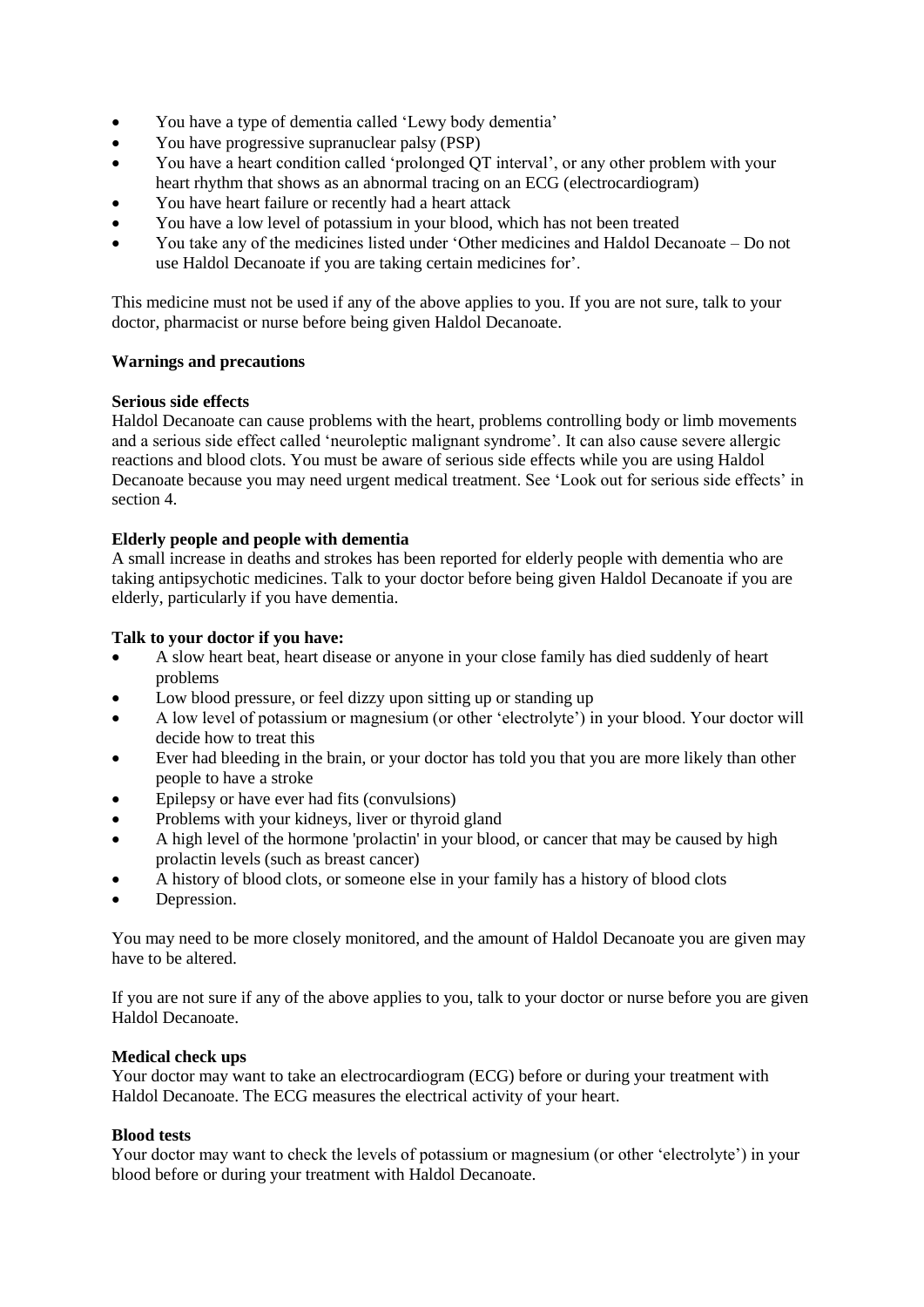# **Children and adolescents**

Haldol Decanoate should not be used in children and adolescents below 18 years. This is because it has not been studied in these age groups.

# **Other medicines and Haldol Decanoate**

Tell your doctor, pharmacist or nurse if you are taking, have recently taken or might take any other medicines.

# **Do not use Haldol Decanoate if you are taking certain medicines for:**

- Problems with your heart beat (such as amiodarone, dofetilide, disopyramide, dronedarone, ibutilide, quinidine and sotalol)
- Depression (such as citalopram and escitalopram)
- Psychoses (such as fluphenazine, levomepromazine, perphenazine, pimozide, prochlorperazine, promazine, sertindole, thiorizadine, trifluoperazine, triflupromazine and ziprasidone)
- Bacterial infections (such as azithromycin, clarithromycin, erythromycin, levofloxacin, moxifloxacin and telithromycin)
- Fungal infections (such as pentamidine)
- Malaria (such as halofantrine)
- Nausea and vomiting (such as dolasetron)
- Cancer (such as toremifene and vandetanib).

Also tell your doctor if you are taking bepridil (for chest pain or to lower blood pressure) or methadone (a pain killer or to treat drug addiction).

These medicines may make heart problems more likely, so talk to your doctor if you are taking any of these and do not use Haldol Decanoate (see 'Do not use Haldol Decanoate if').

# **Special monitoring may be needed if you are using lithium and Haldol Decanoate at the**

- **same time.** Tell your doctor straight away and stop taking both medicines if you get:
- Fever you can't explain or movements you can't control
- Confused, disoriented, a headache, balance problems and feel sleepy.

These are signs of a serious condition.

# **Certain medicines may affect the way that Haldol Decanoate works or may make heart problems more likely**

Tell your doctor if you are taking:

- Alprazolam or buspirone (for anxiety)
- Duloxetine, fluoxetine, fluvoxamine, nefazodone, paroxetine, sertraline, St John's Wort (*Hypericum, perforatum*) or venlafaxine (for depression)
- Bupropion (for depression or to help you stop smoking)
- Carbamazepine, phenobarbital or phenytoin (for epilepsy)
- Rifampicin (for bacterial infections)
- Itraconazole, posaconazole or voriconazole (for fungal infections)
- Ketoconazole tablets (to treat Cushing's syndrome)
- Indinavir, ritonavir or saquinavir (for human immunodeficiency virus or HIV)
- Chlorpromazine or promethazine (for nausea and vomiting)
- Verapamil (for blood pressure or heart problems).

Also tell your doctor if you are taking any other medicines to lower blood pressure, such as water tablets (diuretics).

Your doctor may have to change your dose of Haldol Decanoate if you are taking any of these medicines.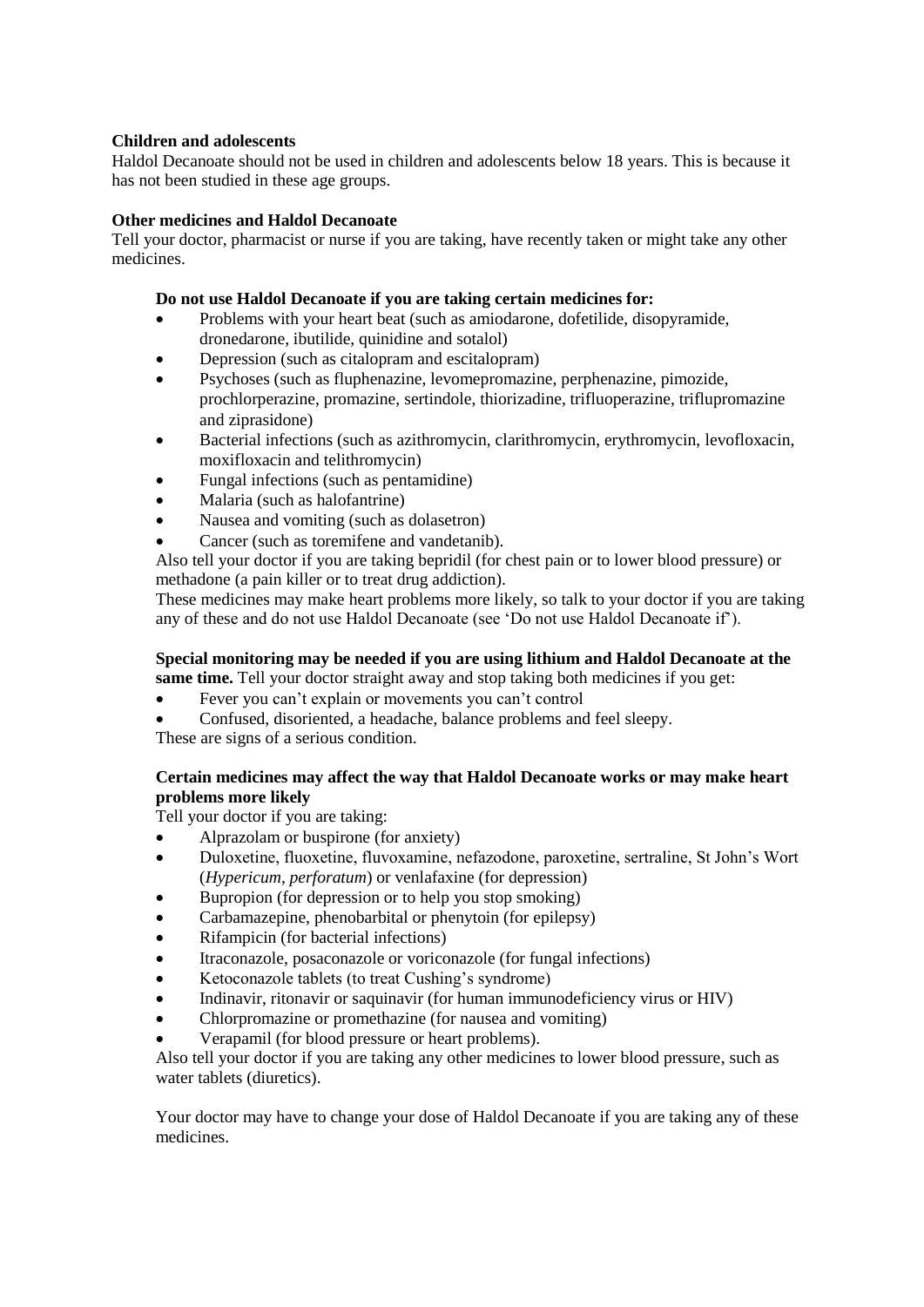# **Haldol Decanoate can affect the way the following types of medicine work**

Tell your doctor if you are taking medicines for:

- Calming you down or helping you to sleep (tranquillisers)
- Pain (strong pain killers)
- Depression ('tricyclic antidepressants')
- Lowering blood pressure (such as guanethidine and methyldopa)
- Severe allergic reactions (adrenaline)
- Attention deficit hyperactivity disorder (ADHD) or narcolepsy (known as 'stimulants')
- Parkinson's disease (such as levodopa)
- Thinning the blood (phenindione).

Talk to your doctor or nurse before being given Haldol Decanoate if you are taking any of these medicines.

## **Haldol Decanoate and alcohol**

Drinking alcohol while you are using Haldol Decanoate might make you feel sleepy and less alert. This means you should be careful how much alcohol you drink. Talk to your doctor about drinking alcohol while using Haldol Decanoate, and let your doctor know how much you drink.

## **Pregnancy, breast-feeding and fertility**

**Pregnancy** – if you are pregnant, think you may be pregnant or are planning to have a baby, ask your doctor for advice. Your doctor may advise you not to use Haldol Decanoate while you are pregnant.

The following problems may occur in newborn babies of mothers that use Haldol Decanoate in the last 3 months of their pregnancy (the last trimester):

- Muscle tremors, stiff or weak muscles
- Being sleepy or agitated
- Problems breathing or feeding.

The exact frequency of these problems is unknown. If you used Haldol Decanoate while pregnant and your baby develops any of these side effects, contact your doctor.

**Breast-feeding –** talk to your doctor if you are breast-feeding or planning to breast-feed. This is because small amounts of the medicine may pass into the mother's milk and on to the baby. Your doctor will discuss the risks and benefits of breast-feeding while you are using Haldol Decanoate.

**Fertility –** Haldol Decanoate may increase your levels of a hormone called 'prolactin', which may affect fertility in men and women. Talk to your doctor if you have any questions about this.

## **Driving and using machines**

Haldol Decanoate can affect your ability to drive and use tools or machines. Side effects, such as feeling sleepy, may affect your alertness, particularly when you first start using it or after a high dose. Do not drive or use any tools or machines without discussing this with your doctor first.

# **Haldol Decanoate contains**

Haldol Decanoate contains sesame oil. This may rarely cause severe allergic reactions. See 'Do not use Haldol Decanoate if' above.

# **3. How to use Haldol Decanoate**

## **How much medicine will you be given**

Your doctor will decide how much Haldol Decanoate you need and for how long. Your doctor will adjust the dose to suit you, and may also give you a type of haloperidol that you take by mouth. Your dose of haloperidol decanoate will depend on:

• Your age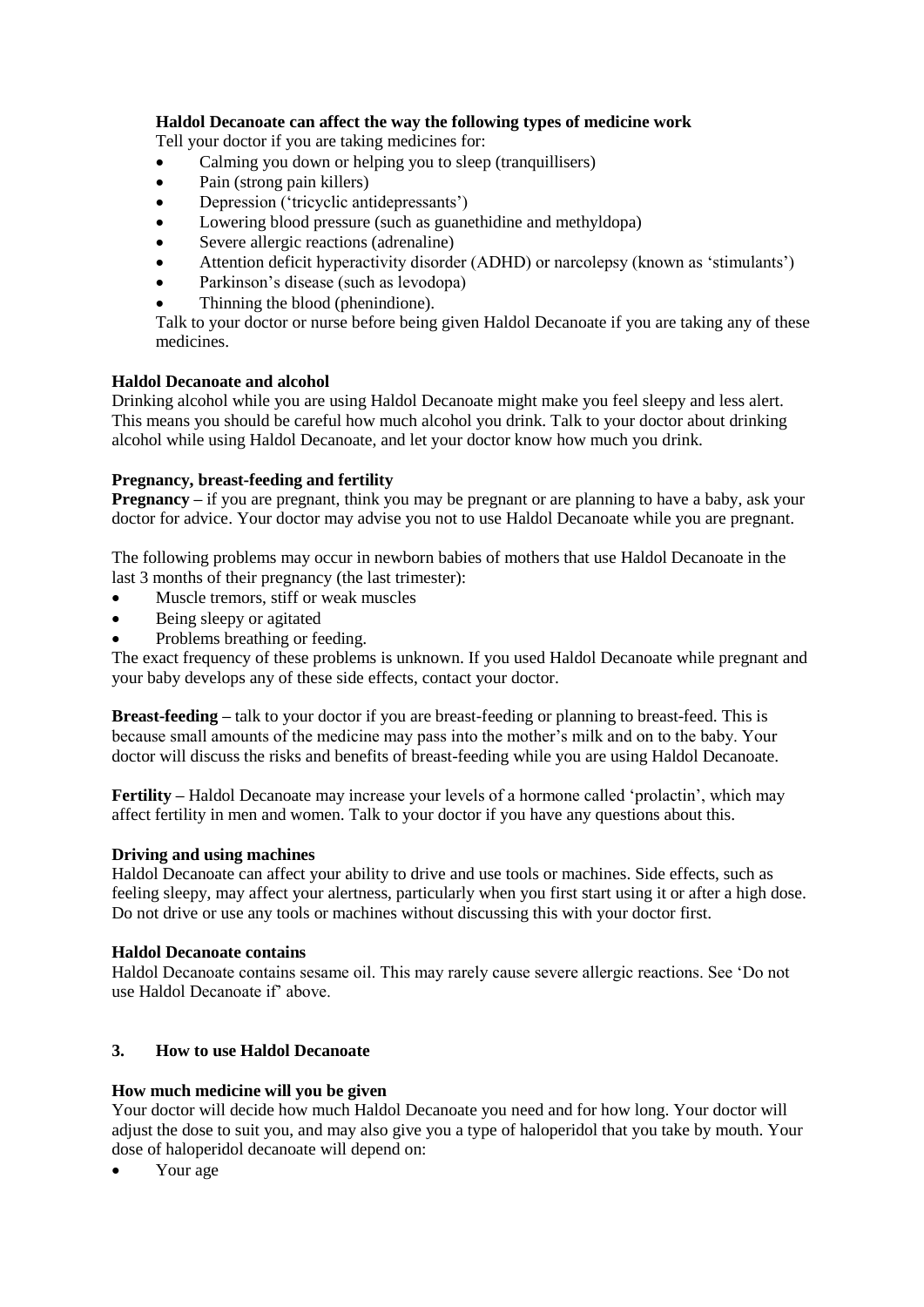- Whether you have problems with your kidneys or liver
- How you have reacted to haloperidol in the past
- Other medicines you are taking.

# **Adults**

- Your starting dose will normally be between 25 mg and 150 mg.
- Your doctor may adjust the dose by up to 50 mg every 4 weeks to find the dose that suits you best (normally between 50 mg and 200 mg every 4 weeks).
- You will not be given more than 300 mg every 4 weeks.

# **Elderly people**

- Elderly people will normally start on a lower dose, usually 12.5 mg to 25 mg every 4 weeks.
- The dose may be adjusted until the doctor finds the dose that suits you best (normally between 25 mg and 75 mg every 4 weeks).
- You will only be given a higher dose than 75 mg every 4 weeks if your doctor decides it is safe to do so.

# **How Haldol Decanoate is given**

Haldol Decanoate will be given by a doctor or nurse. It is for intramuscular use, and is given as an injection deep into a muscle. A single dose of Haldol Decanoate will normally last for 4 weeks. Haldol Decanoate must not be injected into a vein.

# **If you have too much Haldol Decanoate**

A doctor or nurse will give this medicine to you, so it is unlikely that you will be given too much. If you are worried, tell the doctor or nurse.

# **If you miss a dose or stop using Haldol Decanoate**

You should not stop this medicine unless told to do so by your doctor as your symptoms may return. If you miss an appointment, contact your doctor right away to make a new appointment.

If you have any further questions on the use of this medicine, ask your doctor or pharmacist.

# **4. Possible side effects**

Like all medicines, this medicine can cause side effects, although not everybody gets them.

# **Look out for serious side effects**

Tell your doctor or nurse straight away if you notice or suspect any of the following. You may need urgent medical treatment.

## **Problems with the heart**:

- Abnormal heart rhythm this stops the heart working normally and may cause loss of consciousness
- Abnormally fast heart beat
- Extra heart beats.

Heart problems are uncommon in people using Haldol Decanoate (may affect up to 1 in 100 people). Sudden deaths have occurred in patients using this medicine, but the exact frequency of these deaths is unknown. Cardiac arrest (the heart stops beating) has also occurred in people taking antipsychotic medicines.

**A serious problem called 'neuroleptic malignant syndrome'**. This causes a high fever, severe muscle stiffness, confusion and loss of consciousness. The exact frequency of this side effect in people using Haldol Decanoate is unknown.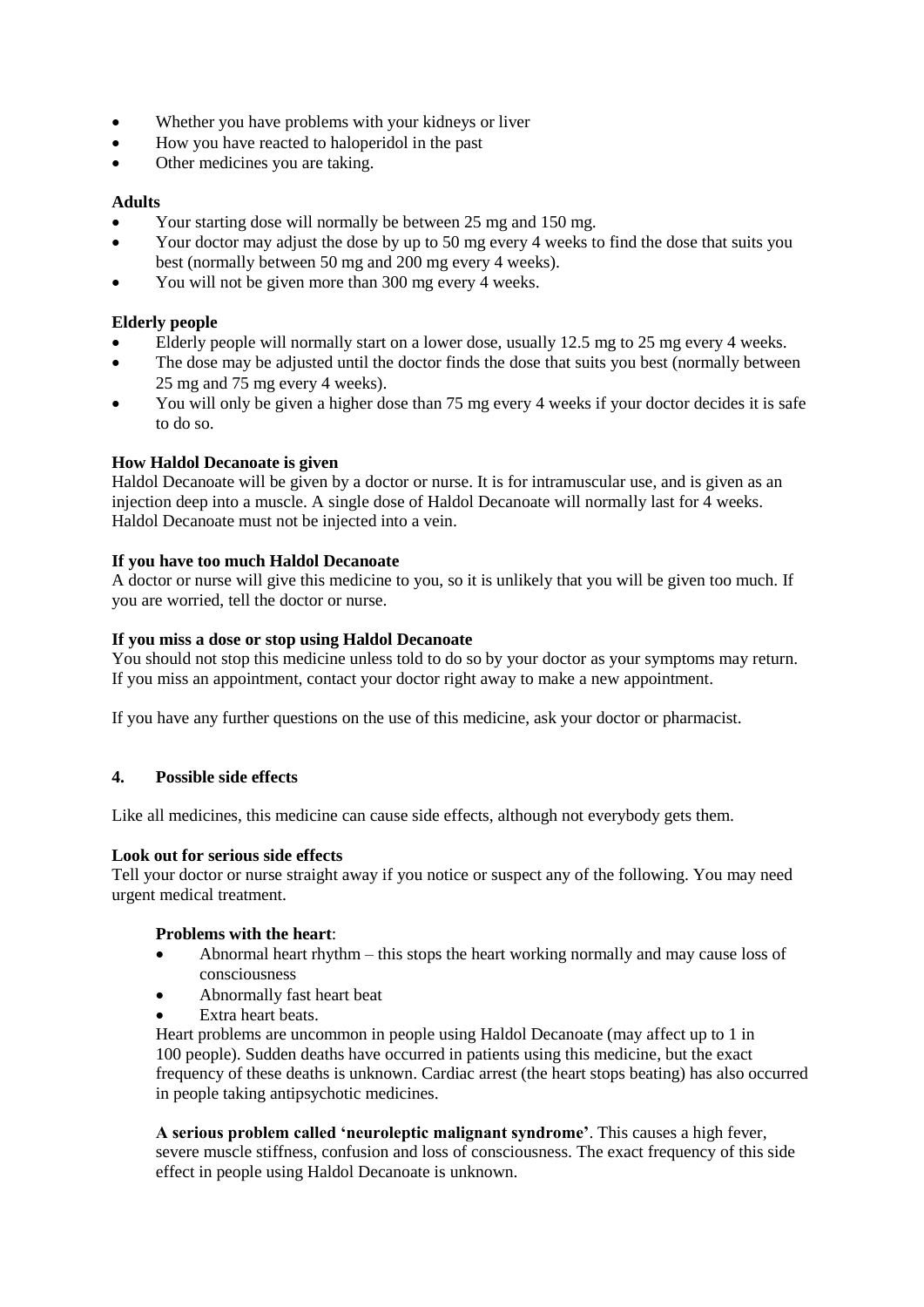# **Problems controlling movements of the body or limbs (extrapyramidal disorder)**, such as:

- Movements of the mouth, tongue, jaw and sometimes limbs (tardive dyskinesia)
- Feeling restless or difficulty sitting still, increased body movements
- Slow or reduced body movements, jerking or twisting movements
- Muscle tremors or stiffness, a shuffling walk
- Being unable to move
- Lack of normal facial expression that sometimes looks like a mask.

These are very common in people using Haldol Decanoate (may affect more than 1 in 10 people). If you get any of these effects, you may be given an additional medicine.

**Severe allergic reaction** that may include:

- A swollen face, lips, mouth, tongue or throat
- Difficulty swallowing or breathing
- Itchy rash (hives).

The exact frequency of an allergic reaction in people using Haldol Decanoate is unknown.

**Blood clots in the veins, usually in the legs** (deep vein thrombosis or DVT). These have been reported in people taking antipsychotic medicines. The signs of a DVT in the leg include swelling, pain and redness in the leg, but the clot may move to the lungs causing chest pain and difficulty in breathing. Blood clots can be very serious, so tell your doctor straight away if you notice any of these problems.

Tell your doctor straight away if you notice any of the serious side effects above.

## **Other side effects**

Tell your doctor if you notice or suspect any of the following side effects.

**Common** (may affect up to 1 in 10 people):

- Depression
- Difficulty sleeping or feeling sleepy
- Constipation
- Dry mouth or increased saliva
- Problems having sex
- Irritation, pain or collection of pus (abscess) where the injection is given
- Weight gain.

**Uncommon** (may affect up to 1 in 100 people):

- Abnormal muscle tension
- Headache
- Upward movement of the eyes or fast eye movements that you cannot control
- Problems with vision, such as blurred vision.

## **The following side effects have also been reported, but their exact frequency is unknown:**

- Serious mental health problem, such as believing things that are not true (delusions) or seeing, feeling, hearing or smelling things that are not there (hallucinations)
- Feeling agitated or confused
- Fits (seizures)
- Feeling dizzy, including upon sitting up or standing up
- Low blood pressure
- Problems that could cause difficulty breathing, such as:
	- o Swelling around the voice box, or brief spasm of the vocal cords that affects speaking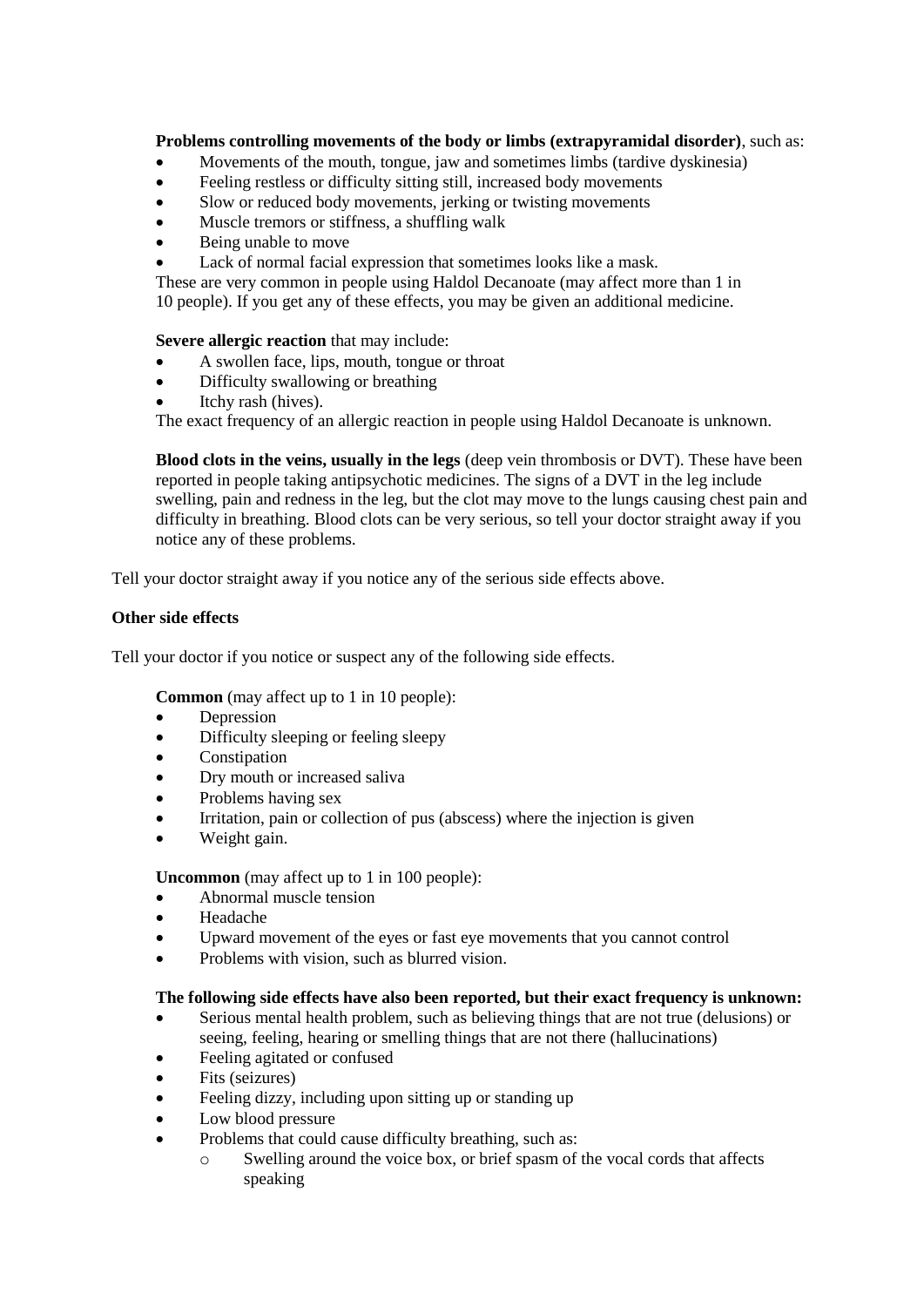- o Narrowed airways in the lungs
- o Being short of breath
- Nausea, vomiting
- Changes in the blood, such as:
	- o Effects on blood cells low number of all types of blood cells, including severe decreases in white blood cells and low number of 'platelets' (cells that help blood to clot)
	- o High level of certain hormones in the blood 'prolactin' and 'antidiuretic hormone' (syndrome of inappropriate antidiuretic hormone secretion) o Low level of sugar in the blood
- Changes that show up in blood tests of the liver and other liver problems, such as:
	- o Yellowing of the skin or whites of the eyes (jaundice)
		- o Inflamed liver
		- o Sudden liver failure
- Decreased bile flow in the bile duct
- Skin problems, such as:
	- o Rash or itching
		- o Increased sensitivity to sunlight
		- o Flaking or peeling skin
		- o Inflamed small blood vessels, leading to a skin rash with small red or purple bumps
- Excessive sweating
- Breakdown of muscle tissue (rhabdomyolysis)
- Muscle spasms, twitching or contractions that you cannot control, including a spasm in the neck causing the head to twist to one side
- Difficulty or being unable to open the mouth
- Stiff muscles and joints
- Being unable to pass urine or empty the bladder completely
- Persistent and painful erection of the penis
- Difficulty getting and keeping an erection (impotence)
- Loss of sex drive or decreased sex drive
- Changes in menstrual cycle (periods), such as no periods, or long, heavy, painful periods
- Breast problems, such as:
	- o Pain or discomfort
	- o Unexpected production of breast milk
	- o Enlarged breasts in men
- Swelling caused by fluid build up in the body
- High or low body temperature
- Problems walking
- Weight loss.

# **Reporting of side effects**

If you get any side effects, talk to your doctor, pharmacist or nurse. This includes any possible side effects not listed in this leaflet. You can also report side effects directly via:

HPRA Pharmacovigilance, Earlsfort Terrace, IRL - Dublin 2, Tel: +353 1 6764971, Fax: +353 1 6762517, Website: [www.hpra.ie,](http://www.hpra.ie/) E-mail: medsafety@hpra.ie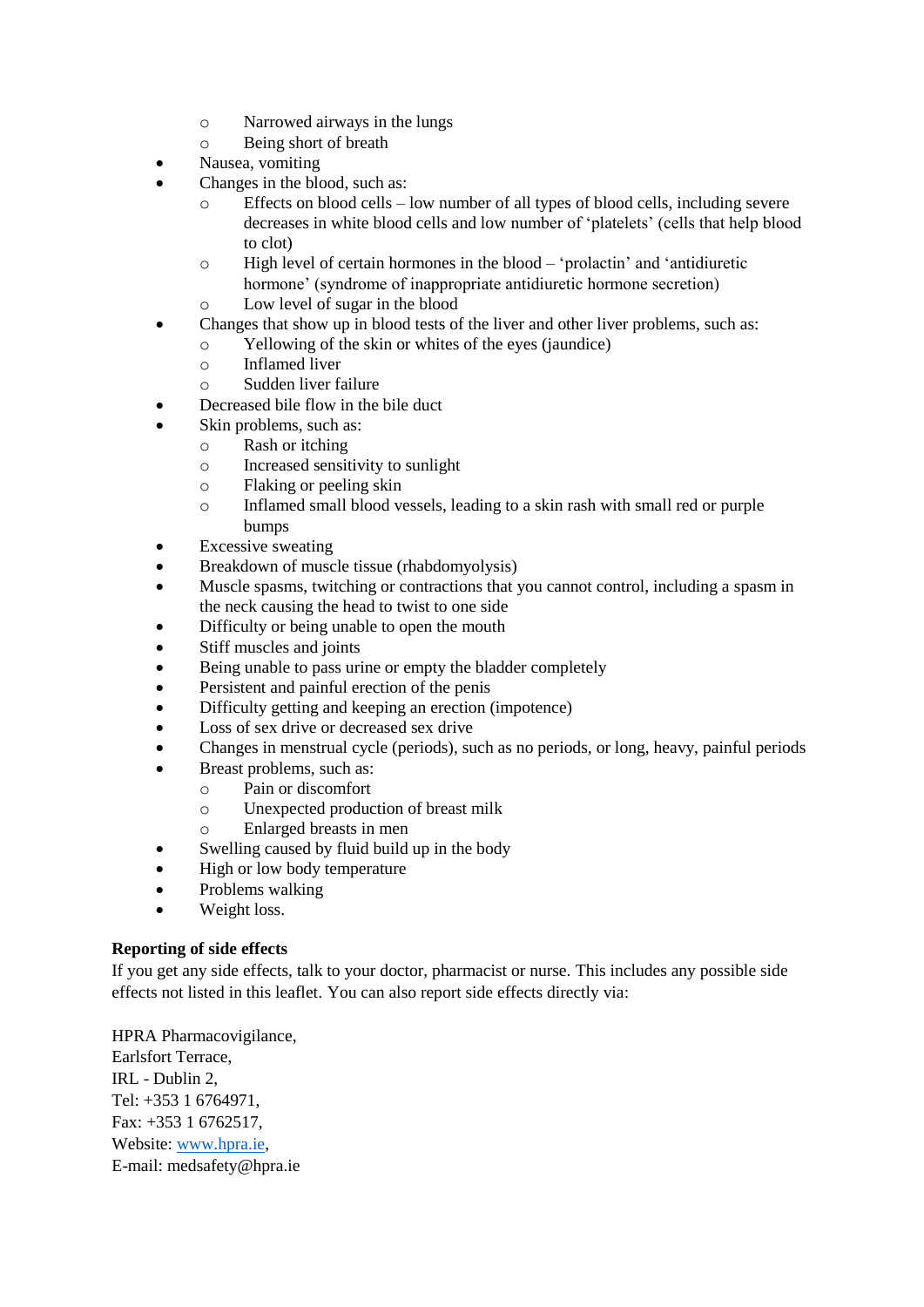By reporting side effects you can help provide more information on the safety of this medicine.

# **5. How to store Haldol Decanoate**

Keep this medicine out of the sight and reach of children.

Do not store above 25°C. Do not refrigerate or freeze. Keep the ampoule in the outer carton in order to protect it from light.

Haldol Decanoate should not be used after the expiry date which is stated on the label and the carton. The expiry date refers to the last day of that month.

If stored for long periods in the cold, solid particles may form in Haldol Decanoate. These may disappear when stored at room temperature. If these particles do not disappear, the ampoule should be thrown away.

Warming the ampoule in the hands may aid the withdrawal of the contents.

Haldol Decanoate ampoules are for single use only. Any unused contents should be discarded immediately after use.

Medicines should not be disposed of via wastewater or household waste. Ask your pharmacist how to dispose of medicines no longer required. These measures will help to protect the environment.

# **6. Contents of the pack and other information**

## **What Haldol Decanoate contains**

The active substance is haloperidol.

Haldol Decanoate comes in two strengths: 50mg: Each ml of solution contains 70.52 mg of haloperidol decanoate equivalent to 50 mg/ml of haloperidol.

100mg: Each ml of solution contains 141.04mg of haloperidol decanoate equivalent to100 mg/ml of haloperidol.

The other ingredients are benzyl alcohol (15 mg/ml) and sesame oil.

## **What Haldol Decanoate looks like and contents of the pack**

Haldol Decanoate is a solution for injection. It is supplied in glass ampoules containing 1 ml of slightly amber, slightly viscous oily solution. The ampoules are supplied in packs of 5.

## **Marketing Authorisation Holder and Manufacturer**

The product licence is held by: Janssen Sciences Ireland UC Barnahely Ringaskiddy IRL – Co. Cork P43 FA46

Haldol Decanoate is made by: GlaxoSmithKline Manufacturing S.p.A.